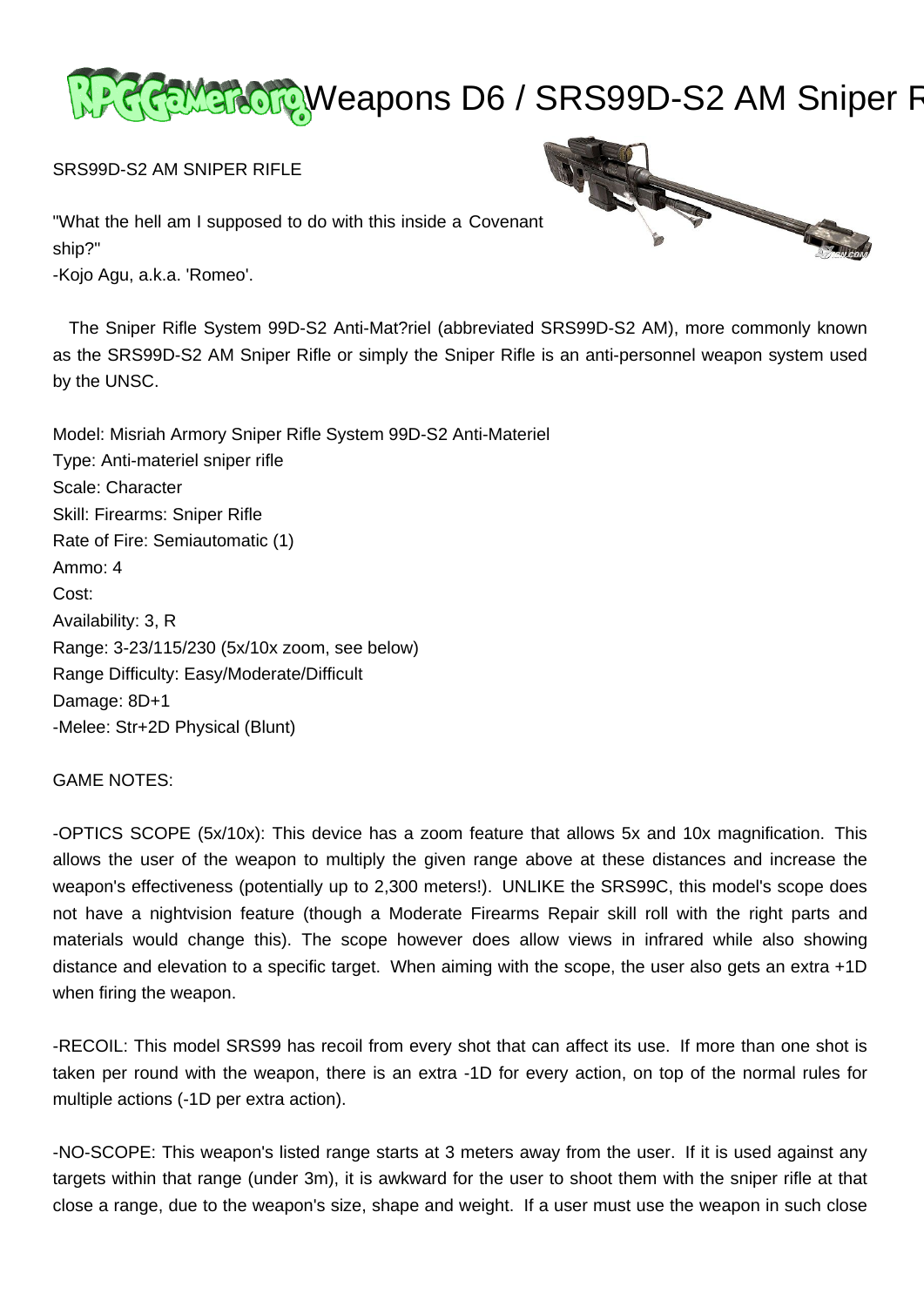range, the Difficulty to use the rifle is Very Difficult. Successful kills at this close range have been dubbed "no-scope kills", as the user cannot use the scope at such range, and must use their own naked eyes to line up the shot against a "point-blank" target.

 Another take on the "No-Scope" rule would be to simply make the weapon Speeder scale, as it is an "Anti-Materiel" sniper rifle meant for taking out large, tougher objects than flesh and bone. As a Speeder scale weapon, it would then have an inherent -2D to hit Character scale objects and characters.

-WHITE VAPOR TRAIL: The SRS99 series and its 14.5x114mm APFSDS ammunition leave a wellknown momentary trail after being fired. The bullet is propelled so fast that it tears at the air itself, leaving a visible white vapor trail behind it. Though this trail only lasts for a brief moment, it can be seen clearly by anyone who immediately tries to Search for the origin point of the shot in the same combat round as the shot that was fired (usually, when using long-distance firearms for sharpshooting, there need to be a minimum of two shots fired, before the point of origin can be figured out). Anyone making a Search roll to find the shooter after the first shot receives a +2D visibility bonus (or -1 Difficulty Level) for doing so, but hearing still requires a second shot to find. ALSO, this vapor trail can be used by the shooter as a kind of tracer to improve their aim with following shots. They receive a +1D to their attack rolls with this weapon IF the shot is taken no longer than the next round.

-VS ENERGY SHIELDS: When used against energy shields, such as those used by the Covenant, the Damage of most UNSC firearms is reduced by -1D in Semiautomatic (for Autofire functions, see an automatic weapon). However, with this weapon's high damage, this may not be such an issue, as it has good penetration in most matters of any kind, hence it being an anti-materiel sniper rifle.

-VS SPEEDER SCALE: Unlike the SRS99C, this model is rather effective against objects of higher scales, and DOES NOT have the -2D to its damage as they do.

- - - - - - - - - -

### DESIGN DETAILS

 The SRS99D-S2 AM is a semi-automatic UNSC sniper rifle that fires 14.5 x 114mm APFSDS (Armor-Piercing Fin-Stabilized Discarding Sabot) from a 4-round magazine. It is designed in the conventional layout, so the magazine and operating system are located in front of the trigger. The magazine does not fit flush.

 This weapon is gas-operated. The action must be cycled to chamber the first round. Once the first round is fired, the gases from the previous round forces the bolt back, seating a new round on its return forward, and continues to do so until the mag is empty. Once the mag is empty, the bolt, although not illustrated in-game, locks back and the mag is removed. After a new magazine is inserted, the bolt catch button must be pressed which releases the bolt forward, placing a new round into the chamber. The charging handle is on the left side of the rifle - allowing the user to cycle the action without unseating the weapon - and is physically a part of the bolt, and travels during operation of the weapon. It appears that there is no ejection port illustrated on the weapon, though empty shell casings can be seen ejecting from the right side of the weapon during game play.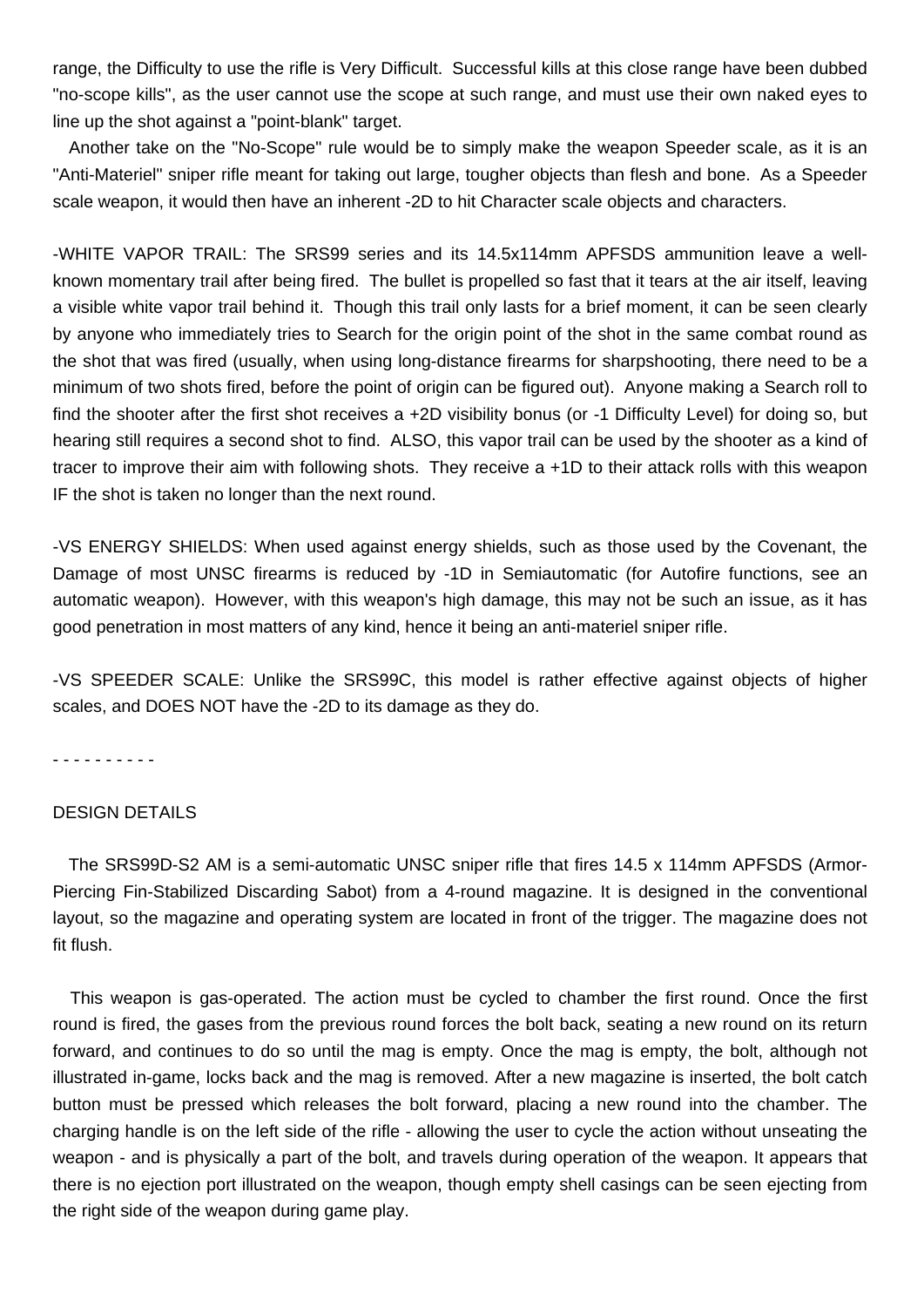The SRS99D is about 187.5cm long and is completely interchangeable. From the barrel to the breech to the stock, everything can be changed to fit the current situation and satisfy the operator. The SRS99D in Halo 3 has some notable changes from the SRS99C models. First off, it is fitted with a 5x and 10x optic that shows real time images in infrared vision when not looking through it. When looking through it, the scope shows a target's distance and elevation. The SRS99D also has an altered fore grip and stock as well as an altered body and sports a trigger guard. The barrel also now has an iron sight. This weapon does not possess a safety and has a frame that serves as a carrying handle as well as a scope protector and a folding bipod located in front of the magazine on the underside of the rifle.

#### AMMUNITION

 The SRS99D has one of the most advanced ammunition types in the game. Its rounds are large in both length and width, and are equipped with four symmetrical fins on the sides of the round, stabilizing its trajectory to results of amazing accuracy, with a hit ratio of 97.3%. While these fins provide increased accuracy, they also prevent a seal from forming between the bullet and barrel. A sabot is used to plug up this empty space, and is forcefully discarded from the bullet upon leaving the barrel. The 14.5mm APFSDS round has a muzzle velocity of 1450m/s.

 The rounds themselves were inspired by the 14.5 x 114mm Russian-made projectile, used primarily in HMGs and sniper rifles. The rounds are described as being made of very hard metal, so they are probably made of tungsten or a depleted uranium alloy for maximum penetration. Despite the round's designation of "Armor-Piercing," it is woefully inept in the anti-armor role, scarcely capable of damaging even the light-skinned vehicles commonly encountered in the Halo series, and is typically only useful against vehicles if a clear shot on the driver is available. Modern day weapons and ammunition used against Covenant armor and shielding systems would seem ineffective, this is why most UNSC firearms use large types of ammunition because they are mostly used for their effectiveness in armor penetration and kinetic energy. However, in both Halo: The Fall of Reach and Halo: First Strike, there are several inbook references to standard UNSC personnel and the Spartans using the SRS 99C-S2 even before humanity had learned of the Covenant's existence. This is odd, as the ammunition is so large and complex for use on a human target - the modern-day equivalent would be using a Barrett M82 .50 BMG anti-mat?riel rifle specifically against regular infantry, or the PTRS-41 WWII era Anti-Tank rifle for the same purpose.

 The rifle uses a 4-round magazine, and operators typically carry meager combat loads; 28 rounds, or 7 magazines total in Halo: Combat Evolved , 24 rounds or 6 magazines in Halo 2 and in Halo 3. However, a "full combat load" was described in Halo: First Strike, and in the Halo: Combat Evolved level Truth and Reconciliation you start with a Sniper Rifle and a 68 round load (17 magazines!), although this was obviously for gameplay purposes, as it was an extremely marksmanship-intensive level.

## ADVANTAGES

The SRS99D-S2 AM, as an anti-mat?riel sniper system, is an extremely effective weapon. The terminal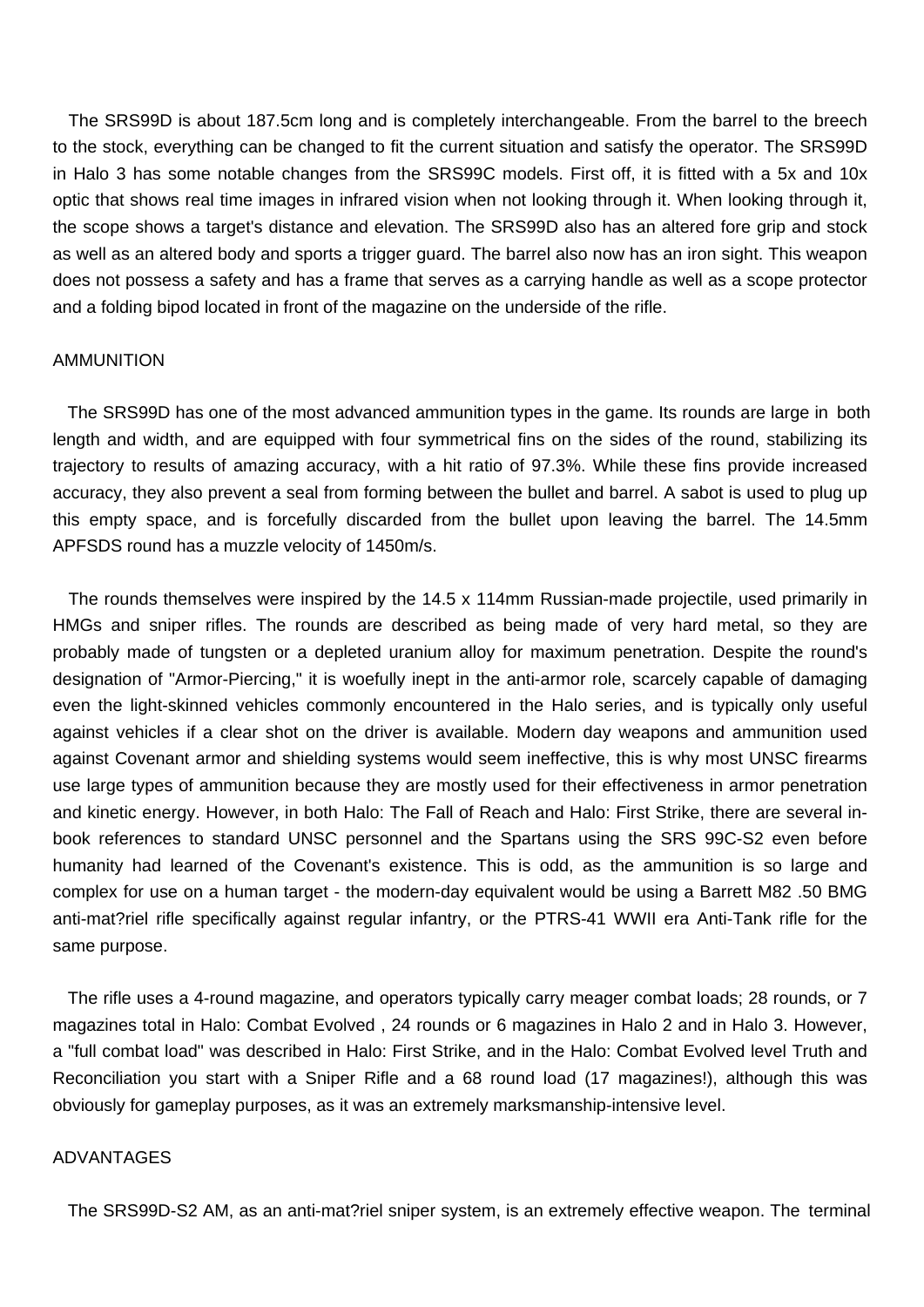ballistics profile of the 14.5 x 114mm round is impressive; at 600 yards a round from the SRS99D would go through about 13 feet of flesh and bone. Its precision and lethality make it a choice weapon for almost any combat situation. At close range the user can shoot and melee attack quickly; at mid-range if a head shot is not possible then a body shot followed by another head shot would be effective, and at standoff range, there are few weapons that would be a danger to the user. Even in the hands of a player not quite skillful enough to perform one shot kills, the sniper rifle's ability to down an enemy player's shields provides a sound tactic for keeping the enemy at bay, and for other players to take down the enemy. This weapon also can be used for map control as it limits where the enemy can go, often forcing them to stay in hiding spots for fear of being shot as soon as they go out into the open. This can help the team gain more strategic advantages like getting power weapons or securing good defending positions. It also acts as a support weapon, and can help the team achieve easy kills by leaving enemies with no shields. Another advantage of the weapon is its relatively quick reload time compared to other weapons like an Assault Rifle. The rounds fired meet their target almost instantly even at extreme ranges. They can ricochet around corners, and are able to hit multiple targets if they are lined up properly.

## DISADVANTAGES

 A sniper usually needs to find a safe location to shoot from, as the Sniper Rifle's rounds leave behind a white trail of vapor. If the player is spotted by an enemy player, they will most likely attempt to get close and kill the sniper with a close range weapon. The Sniper Rifle is somewhat useless in close range combat, unless you can perform what is commonly referred to as a no-scope kill. Due to having more recoil than its predecessor, using the Sniper as a long range weapon is much harder than it was in Halo 2, although at close range the difference is negligible because the target appears to be larger. If the user is too far away and firing while not sighted-in, they can easily miss.

 Also, because there are only four rounds per magazine, a player with the sniper rifle has to reload frequently. Because of its incredible strength, ammunition on any map for the sniper rifle is rare. The Sniper Rifle is also very loud, so if an enemy is near, but cannot see you, it will give your position away. The greatest disadvantage of the sniper rifle is the skill required to use it, a player must be very accurate and have good eyesight and reflexes, especially when trying to go for head shots; another unfortunate disadvantage is that because of its power and the allure of being a good sniper, the sniper is often hotly contested, even among teams.

#### INFLUENCES

 The SRS99D-S2 AM Sniper Rifle bears a heavy resemblance to the South African made NTW-20, manufactured by the Mechem division of the DENEL group, sharing many of the same features; chambering for the 14.5 x 114mm round, the stock, carrying handle/scope guard and the muzzle brake.

## CHANGES from the SRS99C in HALO 2

- -Overall higher damage and slower rate of fire.
- -New muzzle brake with front iron sight.
- -Handguard, body, and stock has been altered.
- -The scope now shows real-time with an LCD screen and infrared vision.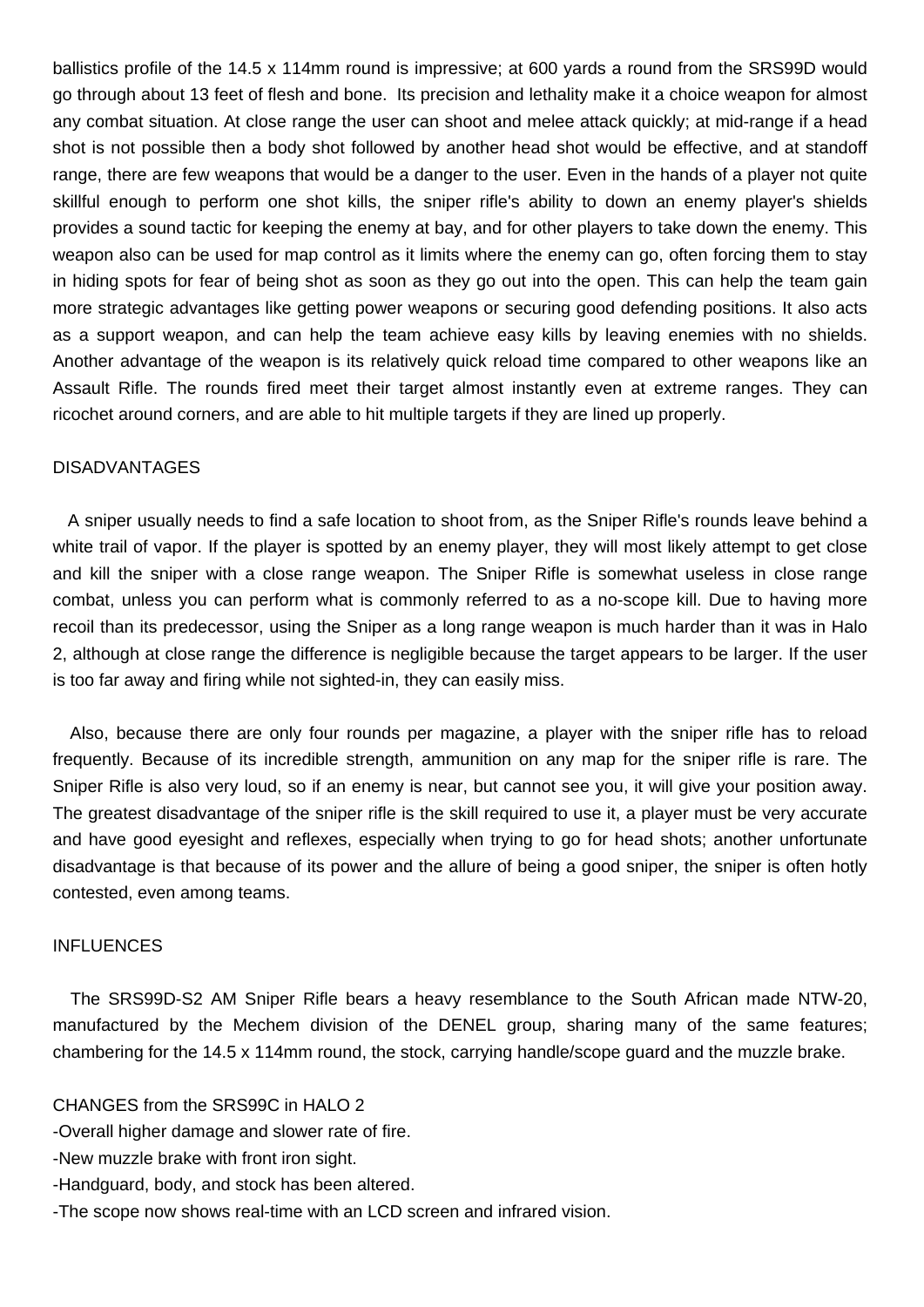-It now has a trigger guard.

-The SRS99D-S2 AM now has a new flat matte black color finish to it.

-Recoil affects aim.

# **TRIVIA**

-Currently the term "APFSDS" is reserved for large Tank mounted weapons. In small arms such as the Halo sniper rifles it is called a Flechette.

-Seeing as the rounds of the Sniper Rifle can penetrate through opponents, it makes it possible to get multiple head shots and kills with one round.

-Unlike the SRS99C-S2 AM Sniper Rifle, the more recent sniper rifles lack a night vision function. This may be because of the differences in the weapon or because this version is not intended for use at night.

-When you melee the rifle, the LCD screen, if watched a second before it stops moving, will still be pointing the direction you're facing, not where the scope is facing at.

-The max range of the scope's range finder is approximately 275m. The max distance the reticule will turn red on enemies is approximately 142m.

-The UNSC Laser Designator uses the SRS99D's stock and handle/grip.

-When throwing a piece of equipment, such as a Tripmine or Power Drain, the biped will appear to sink into the rifle and disappear until the throwing animation is finished.

-In Halo: Combat Evolved and 2, a cyan logo identical to the "trinity" emblem can be found on the stock of the Sniper Rifle System 99C-S2 AM. However, in Halo 3, the emblem is absent from the SRS99D. In part 1 of the Arms Race video trilogy, the SRS99D can be seen being made at Misriah Armory on Mars. However, the "Trinity" logo is seen on the rifle in the Halo 3 game booklet as well as in the Arms Race Part 1, where it is found on the stock of the "second" rifle in the magazine, and in part 3, it is visible on the stock of the rifle when T. Rymann uses it to kill the Brutes.

# OTHER INFO

Production Information: -Manufacturer: Misriah Armory -Model: Sniper Rifle System 99D-S2 Anti-Materiel -Type: Anti-materiel sniper rifle Technical Specifications: -Size: --Length: 187.5cm (Shoulder-fired) -Damage Per Hit: Very High, instant death if head shot (unless player has overshields) -Magazine Size: 4 rounds -Maximum Ammunition: 24 rounds/6 magazines -Fire Mode: Semi-automatic -Ammunition Type: 14.5x114 APFSDS (Armor-Piercing, Fin-Stabilized, Discarding-Sabot) rounds -Operations: Gas-operated -Rate of Fire: Average, about 2 rounds per second -Accuracy: 97.3% -Range: 2,300m Usage: -Eras: Human-Covenant War